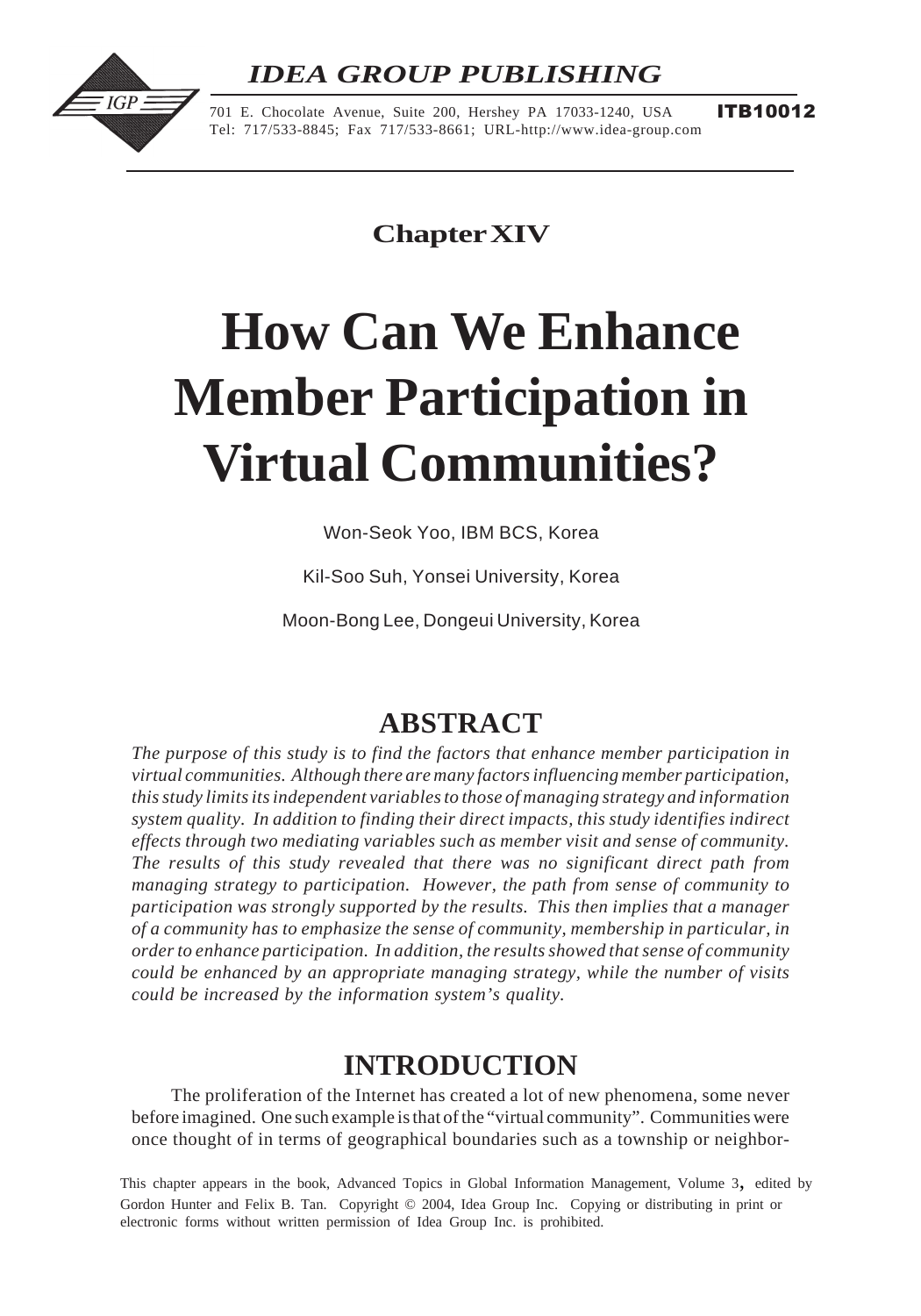hood. Now, however, we have the concept of virtual communities. People can interact based upon common interests and goals regardless of their location. Martin (1999) pointed out the virtual community as one of seven factors that would change the way of business in the 21st century, while Sculley and Woods (1999) argued that the virtual community would be the key factor for the success of the B2B e-Marketplace. In fact, communities are considered to be one of the three most important factors, along with content and commerce, which compose Internet business. In the United States, 'iVillage' (http://www.ivillage.com) has a typical business model that uses virtual communities as the primary source of revenue. This site achieved, on average, 365 million monthly page views during the second quarter of 2003, and its membership grew to approximately 11 million users during the same period. Meanwhile, Daum Communication of Korea (http:/ /cafe.daum.net) has 21 million members and 17.3 billion page views per month as of March 2003. During the year 2000, the most successful site in Korea was 'I Love School' (http://www.iloveschool.co.kr), which attracted 9 million members and achieved 2 billion page views per month by June 2001. The site succeeded by furnishing all the schools in Korea with virtual communities. In October 2000, Daum and 'I Love School' were ranked fourth and sixth respectively by Alexa (http://www.alexa.com). And the iVillage was ranked 18<sup>th</sup> by Jupiter Media Metrix in July 2001.

Then why is the virtual community highlighted in this Internet era? There are three explanations. First, the virtual community could be the new market for a business; thus large numbers of companies could develop this for the purpose of commerce (Hagel III & Armstrong, 1997). Second, the virtual community could be used for enhancing customer loyalty for a specific brand (Reichheld & Schefter, 2000; McWilliam, 2000). The third and most important reason is the basic human need for personal relationships (Rheingold, 1992). Whatever the explanation, the Yankee Group reports that US companies invested more than \$300 million in community software, implementation and management in 1999 (Meehan, 2000).

The purpose of this study is to find the factors that enhance member participation in virtual communities. In the beginning stages, virtual communities were evaluated by how many members they acquired. But as more and more virtual communities arose on the Internet and people joined multiple communities, the numbers of hyper-affiliates people who are passionate about their communities — became more important (Cothrel, 2000). Meanwhile, each community's revenue source had changed from online advertisement to shopping and brokerage commissions. Thus it is believed that participation should be enhanced for the community to become more successful.

There are two different approaches that address virtual community participation strategy. One is to approach it from a social perspective and the other from a sociotechnical perspective (Koh & Kim, 2003). The socio-technical perspective emphasizes both sociability and usability, and the fit between them. We believe that the sociotechnical approach (Pasmore, 1995) is useful to address virtual community as a dynamic process (Preece, 2000). So, this study limits its independent variables to managing strategy and information system quality, which are thought to be important factors in a community operator's perspective (Kim, 2000). In addition to finding their direct impacts, this study identifies indirect effects through two mediating variables, member visit and sense of community.

Copyright © 2004, Idea Group Inc. Copying or distributing in print or electronic forms without written permission of Idea Group Inc. is prohibited.